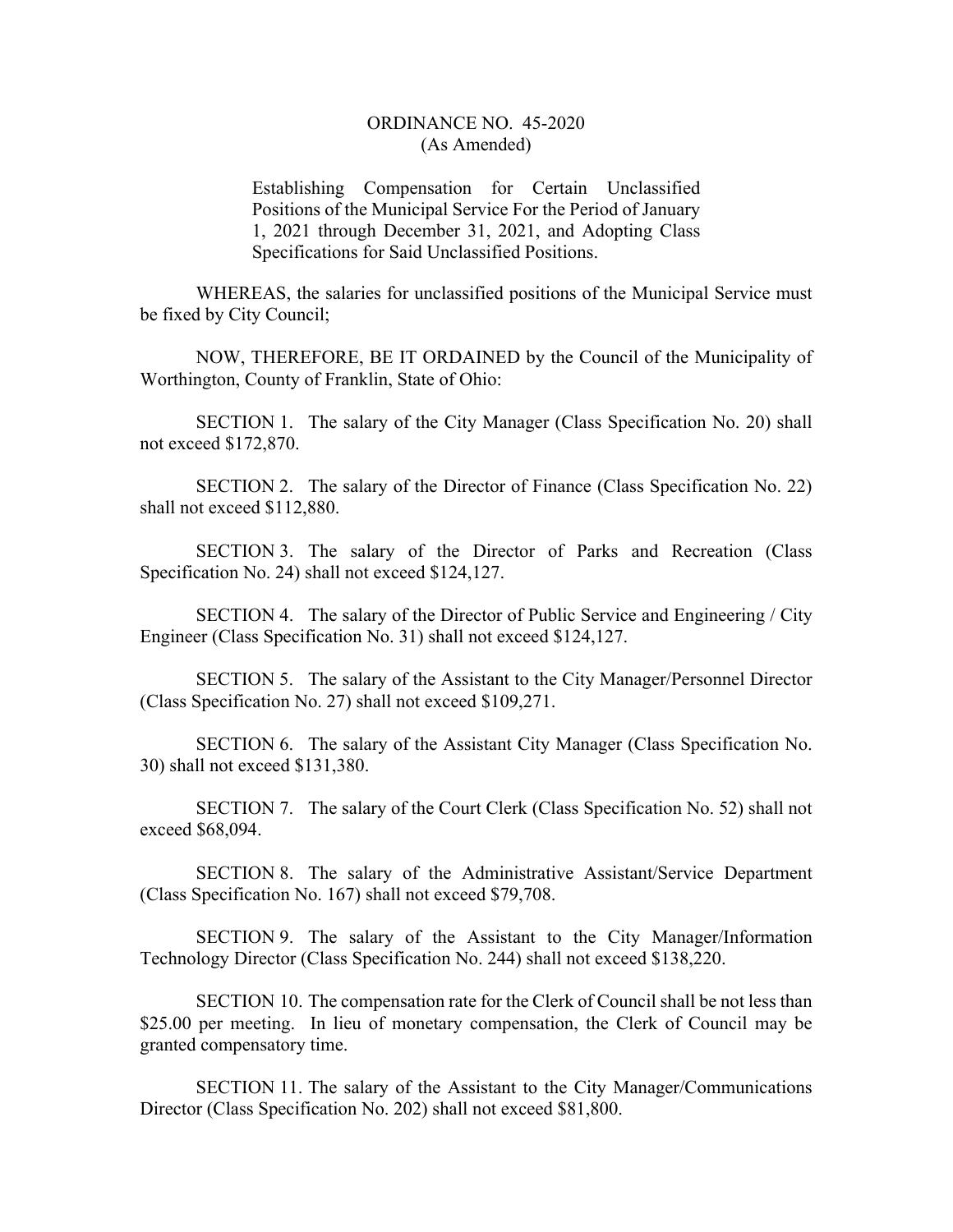## ORDINANCE NO. 45-2020 (As Amended)

SECTION 12. The salary of the Chief Building Inspector (Class Specification No. 223) shall not exceed \$111,312.

SECTION 13. The salary of the Director of Law (Class Specification No. 226) shall not exceed \$138,220.

SECTION 14. The salary of the Assistant City Manager/Economic Development Director (Class Specification No. 229) shall not exceed \$121,812.

SECTION 15. The salary of the Director of Planning and Building (Class Specification No. 236) shall not exceed \$117,030.

SECTION 16. The salary of the Administrative Assistant/Finance Manager (Class Specification No. 243) shall not exceed \$86,387.

SECTION 17. The salary of the Deputy Director of Safety/Fire Chief (Class Specification No. 180) shall not exceed \$136,946.

SECTION 18. The salary of the Executive Assistant to the City Manager/City Clerk (Class Specification No. 248) shall not exceed \$77,986.

SECTION 19. The salary of the Deputy Director of Safety/Police Chief (Class Specification No. 122) shall not exceed \$136,946.

SECTION 20. The salary of the Assistant Director/Parks and Recreation Superintendent (Class Specification No. 253) shall not exceed \$97,449.

SECTION 21. The provisions of this ordinance supersede Ordinance No. 46-2019, as Amended, passed December 2, 2019, as it pertains to positions specified in Sections 1 through 19, Ordinance 12-2020 as it pertains to the position specified in Section 20 above, and Ordinance 42-2020 as it pertains to the position specified in Section 14 for the period of January 1, 2021 through December 31, 2021.

SECTION 22. That Ordinance No. 46-2019 as Amended and Ordinance No. 12- 2020 and 42-2020 be and the same are hereby repealed.

SECTION 23 That the rates as specified in Sections 1 through 20 account for a twenty-seventh  $(27<sup>th</sup>)$  pay date as opposed to the normal and customary twenty-six (26) pay dates.